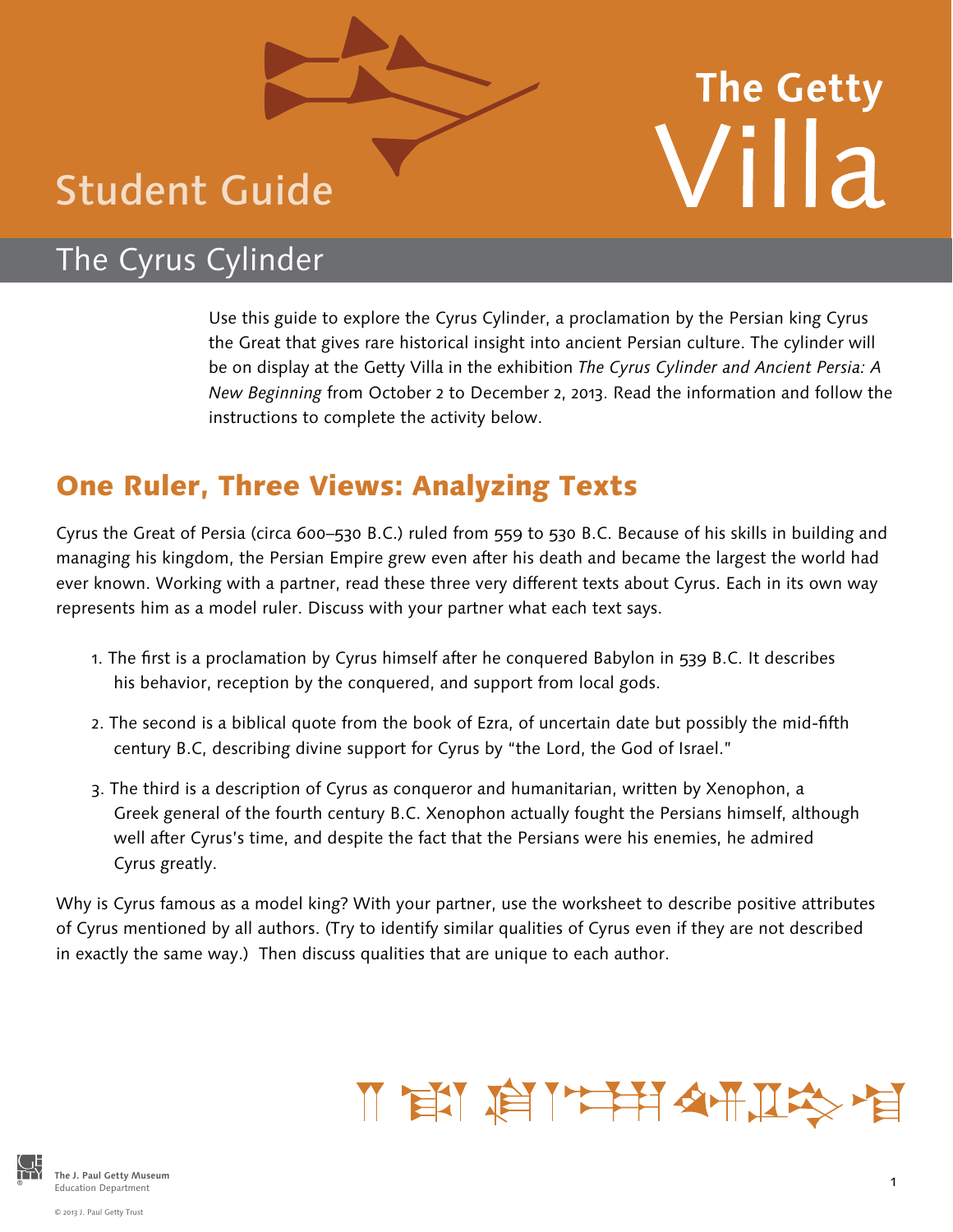## The Cyrus Cylinder: Worksheet for Students

| <b>COMPARE</b>                                                                                           | <b>CONTRAST</b>                                                                            |
|----------------------------------------------------------------------------------------------------------|--------------------------------------------------------------------------------------------|
| Identify and describe at least one positive attribute<br>of Cyrus as a good leader noted by all authors. | Identify at least one idea about Cyrus as a ruler<br>that is specific only to this author. |
| <b>CYRUS</b>                                                                                             | <b>CYRUS</b>                                                                               |
| <b>EZRA</b>                                                                                              | <b>EZRA</b>                                                                                |
| <b>XENOPHON</b>                                                                                          | <b>XENOPHON</b>                                                                            |

**1. Cyrus Cylinder, lines 20–34** (lines 22–23 omitted; bolded words added to identify names) British Museum translation:

http://www.britishmuseum.org/explore/highlights/articles/c/cyrus\_cylinder\_-\_translation.aspx (Cyrus's own words, inscribed on a clay proclamation about his conquest of Babylon in 539 B.C., shortly after his victory)

- 20) I am Cyrus, king of the universe, the great king, the powerful king, king of Babylon, king of Sumer and Akkad, king of the four quarters of the world,
- 21) son of Cambyses, the great king, king of the city of Anshan, grandson of Cyrus, the great king, king of the city of Anshan, descendant of Teispes, the great king, king of the city of Anshan. . . .

The Cyrus Cylinder Achaemenid, after 539 B.C. Found in Babylon, Iraq Terracotta Length: 22.5cm Image courtesy of and © The Trustees of the British Museum (2013). All rights reserved.



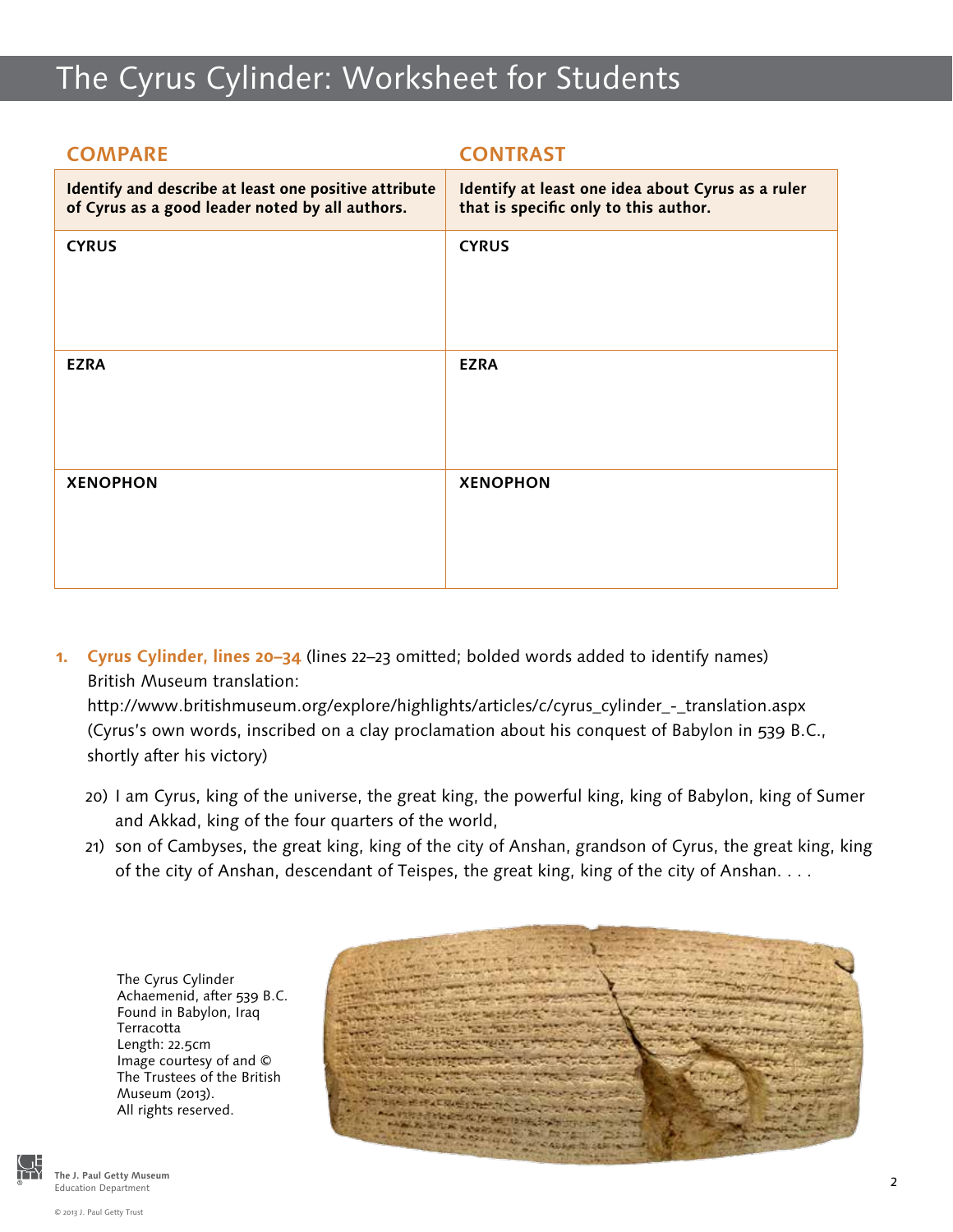## The Cyrus Cylinder: Worksheet for Students

- 24) My vast troops were marching peaceably in Babylon, and the whole of Sumer and Akkad had nothing to fear.
- 25) I sought the safety of the city of Babylon and all its sanctuaries. As for the population of Babylon who as if without divine intention had endured a yoke not decreed for them,
- 26) I soothed their weariness; I freed them from their bonds(?). Marduk **(GOD who helped Cyrus)**, the great lord, rejoiced at my good deeds,
- 27) and he pronounced a sweet blessing over me, Cyrus, the king who fears him, and over Cambyses, the son my issue, and over my all my troops,
- 28) that we might live happily in his presence, in well-being. At his exalted command, all kings who sit on thrones,
- 29) from every quarter, from the Upper Sea to the Lower Sea, those who inhabit remote districts and the kings of the land of Amurru who live in tents, all of them,
- 30) brought their weighty tribute into Shuanna **(BABYLON),** and kissed my feet. From Shuanna I sent back to their places to the city of Ashur and Susa,
- 31) Akkad, the land of Eshnunna, the city of Zamban, the city of Meturnu, Der, as far as the border of the land of Guti—the sanctuaries across the river Tigris—whose shrines had earlier become dilapidated,
- 32) the gods who lived therein, and made permanent sanctuaries for them. I collected together all of their people and returned them to their settlements,
- 33) and the gods of the land of Sumer and Akkad which Nabonidus **(FORMER KING deposed by Cyrus)** —to the fury of the lord of the gods—had brought into Shuanna, at the command of Marduk, the great lord,
- 34) I returned them unharmed to their cells, in the sanctuaries that make them happy...

#### **2. Biblical reference: Ezra 1.1–4**

2011 New International Version:

http://biblehub.com/ezra/1-1.htm

(Jewish account of the actions of Cyrus after he conquered Babylon, possibly written in the mid-fifth century B.C.)

- 1) In the first year of Cyrus king of Persia, in order to fulfill the word of the LORD spoken by Jeremiah, the LORD moved the heart of Cyrus king of Persia to make a proclamation throughout his realm and also to put it in writing:
- 2) "This is what Cyrus king of Persia says: 'The LORD, the God of heaven, has given me all the kingdoms of the earth and he has appointed me to build a temple for him at Jerusalem in Judah.
- 3) Any of his people among you may go up to Jerusalem in Judah and build the temple of the LORD, the God of Israel, the God who is in Jerusalem, and may their God be with them.
- 4) And in any locality where survivors may now be living, the people are to provide them with silver and gold, with goods and livestock, and with freewill offerings for the temple of God in Jerusalem.'"